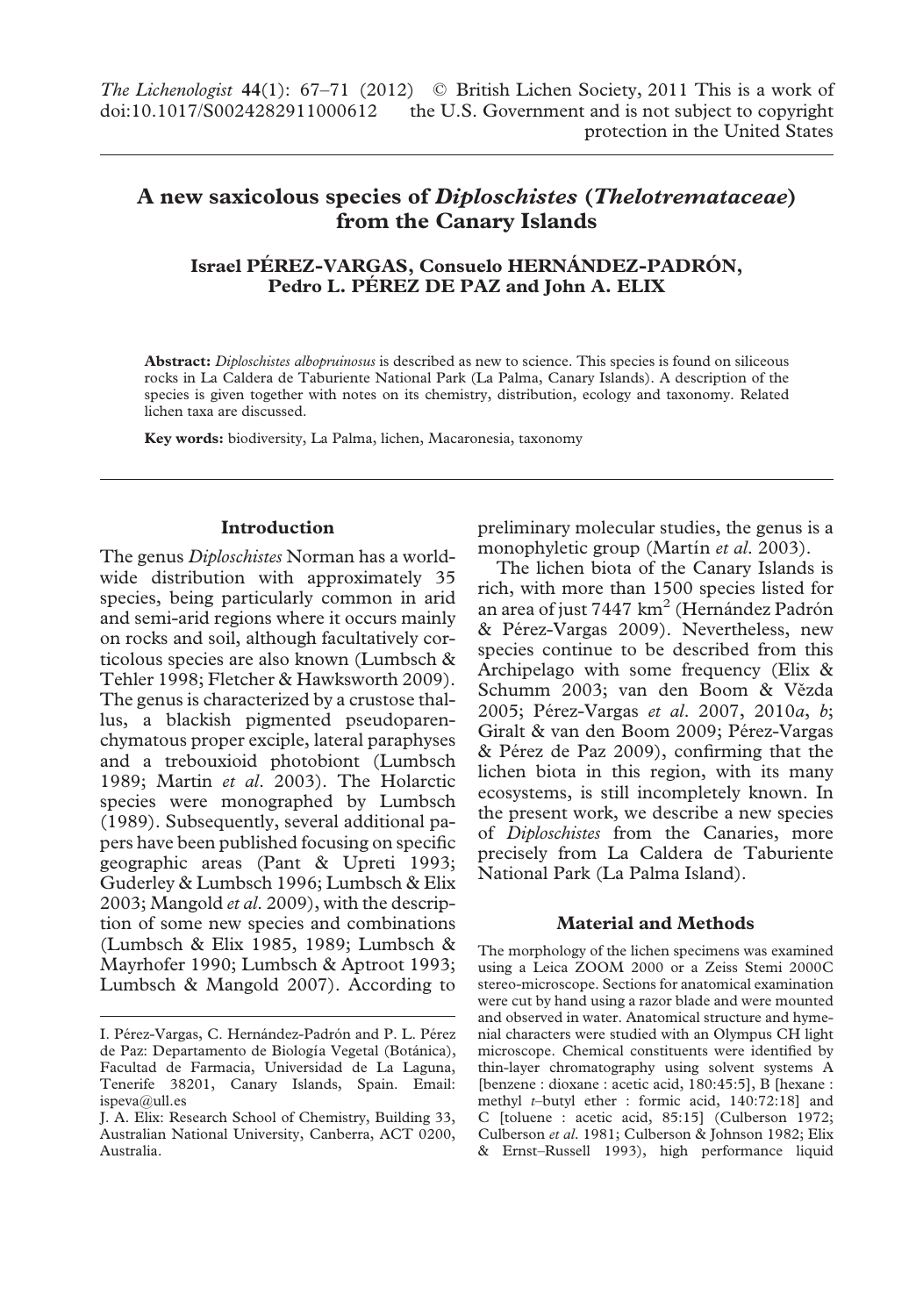

F. 1. *Diploschistes albopruinosus*, part of the holotype. Scale = 1 mm. In colour online.

chromatography (Elix *et al*. 2003) and comparison with authentic samples. Specimens are deposited in the herbaria CANB and TFC.

#### **The New Species**

### **Diploschistes albopruinosus Pérez-Vargas, C. Hdez.-Padr. & Elix sp. nov.**

#### MycoBank No.: MB563093

Fungus saxicolus. Thallus crustaceus, uniformis, adnatus, continuus vel rimoso-farinosus, albidus vel griseoalbidus, pruinosus. Algae ad genus *Trebouxia* pertinentes. Apothecia inmersa, fusca, pruinosa, orbicularia, usque ad 0·5 mm in diametro, disco urceolato, punctiformi. Hymenium 140–170 µm altum, hyalinum. Hypothecium 15-20 µm altum, brunneum. Paraphyses 1-1·5 µm crassae, simplices, laxae. Asci cylindrici 110-130 × 18–23 m, 4-spori. Ascosporae ellipsoideae, brunneae, muriformes, septis transversalibus 3–5, longitudinalibus 2–3, 25–38 (–45) × 12–18  $\mu$ m. Pycnidia non visa. Thallus acidum lecanorinum, decarboxylecanorinum et diploschistesicum continens.

Typus: Spain, La Palma Island, La Caldera de Taburiente National Park, La Cumbrecita, UTM: 220810/ 317736, 1280 m alt., on rocks in *Pinus canariensis* C. Sm. *ex* DC. *in* Buch forest, April 2000, *C. Hernández* & *P. L. Pérez* 2770 (TFC Lich—holotypus; CANB—isotypus).

(Fig. 1)

*Thallus* saxicolous, crustose, continuous to rimose, whitish grey, moderately thin, up to 0·4 mm thick. Upper surface shiny, with bright whitish pruina giving it a farinose appearance. *Medulla* white, amyloid (I+ blue). *Photobiont* trebouxioid with cells up to 12  $\mu$ m diam. *Prothallus* not visible. *Vegetative propagules* absent.

*Ascomata* perithecioid, immersed. Disc urceolate, greyish pruinose, orbicular, 0·3– 0·5 mm diam. *Proper exciple* dark brown, 60–90 m thick. *Hymenium* hyaline, 140– 170 m high, not inspersed. *Hypothecium* yellowish brown, 15–20 m thick. *Paraphyses*  $1.5 \mu m$  thick, simple, apices not thickened. *Asci* cylindrical,  $110-130 \times 18-23$  µm, predominantly 4-spored. *Ascospores* ellipsoid, brown, muriform, with 3–5 transverse and 2–3 longitudinal septa, 25–38  $(-45) \times 12$ – 18 μm.

*Pycnidia* not seen.

*Chemistry*. K+ yellow, C+ and KC+ vivid red, PD−; containing diploschistesic, lecanoric and decarboxylecanoric acids.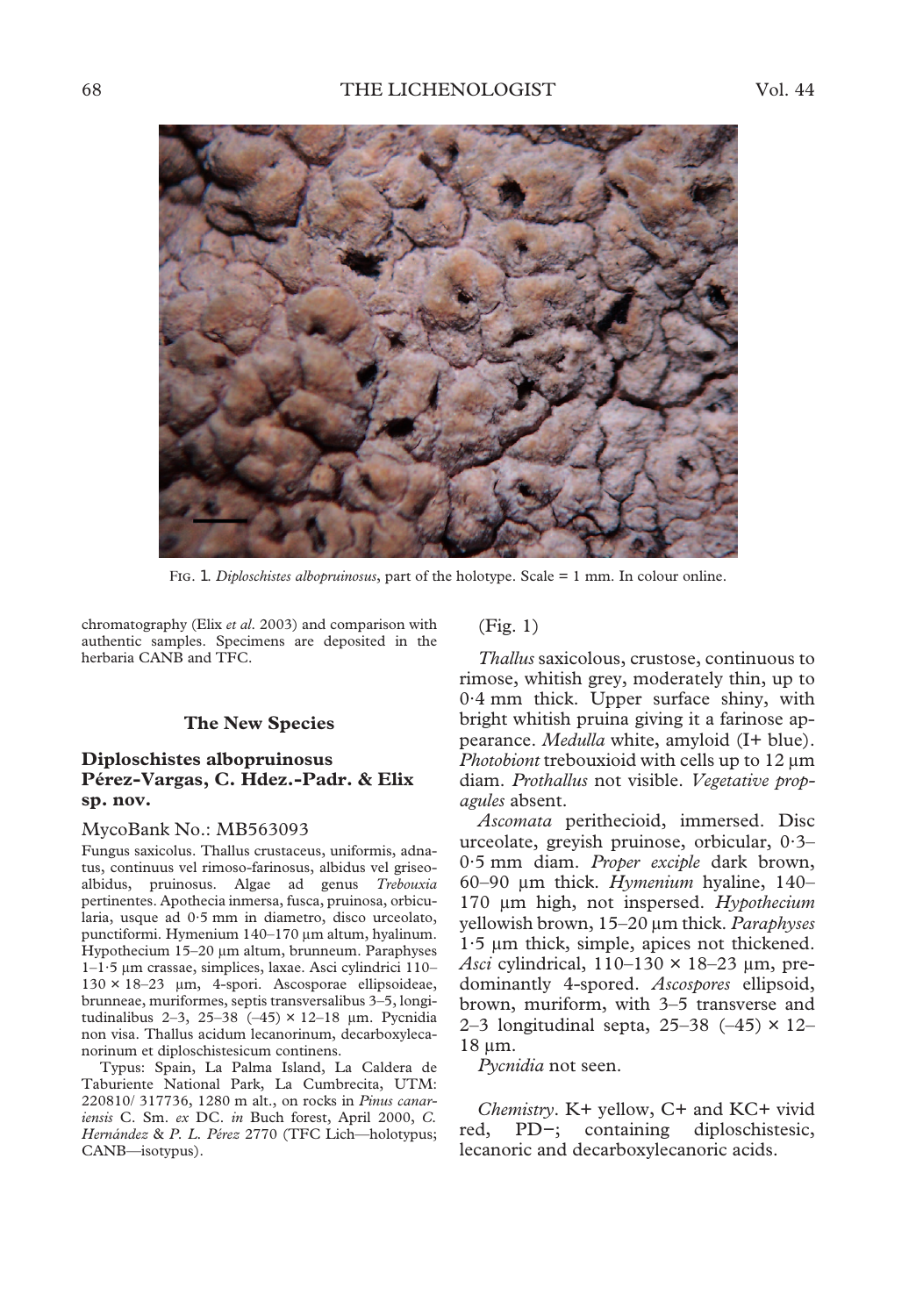| Character        | D. albopruinosus                                                 | D. gypsaceus                                        | D. candidissimus                         | D. diacapsis                                             | D. hensseniae                                             | D. ocellatus                                                        |
|------------------|------------------------------------------------------------------|-----------------------------------------------------|------------------------------------------|----------------------------------------------------------|-----------------------------------------------------------|---------------------------------------------------------------------|
| Ascomata         | Urceolate                                                        | Urceolate                                           | Perithecioid                             | Urceolate to<br>lecanoroid                               | Perithecioid                                              | Lecanoroid                                                          |
| Asci             | 4-spored                                                         | 4-spored                                            | 4-8-spored                               | 4-8-spored                                               | 8-spored                                                  | 8-spored                                                            |
| Spores $(\mu m)$ | 25-38 (-45) $\times$ 12-<br>18                                   | $30-34 \times 15-18$                                | $24 - 34 \times 14 - 20$                 | $20 - 40 \times 9 - 17$                                  | $14 - 22 \times 5.5 - 9$                                  | $20 - 32 \times 7 - 15$                                             |
| Habitat          | Siliceous rocks                                                  | Calciferous rocks in<br>shaded and dump<br>habitats | Calciferous rocks in<br>exposed habitats | Terricolous and<br>calciferous                           | Terricolous                                               | Calciferous rocks<br>and soil                                       |
| Chemistry        | Diploschistesic,<br>lecanoric and<br>decarboxylecanoric<br>acids | Lecanoric and<br>orsellinic acids                   | Lecanoric acid                           | Lecanoric,<br>diploschistesic<br>and orsellinic<br>acids | Diploschistesic,<br>lecanoric and<br>orsellinic acids     | Norstictic,<br>connorstictic,<br>cryptostictic and<br>stictic acids |
| Distribution     | Canary Islands                                                   | Cosmopolitan                                        | Cosmopolitan                             | Subcosmopolitan                                          | Southern<br>Hemisphere<br>(Australia,<br>Southern Africa) | Eurasia, Australia,<br>Southern Africa                              |

T 1. *Main differences between* Diploschistes albopruinosus *and related species*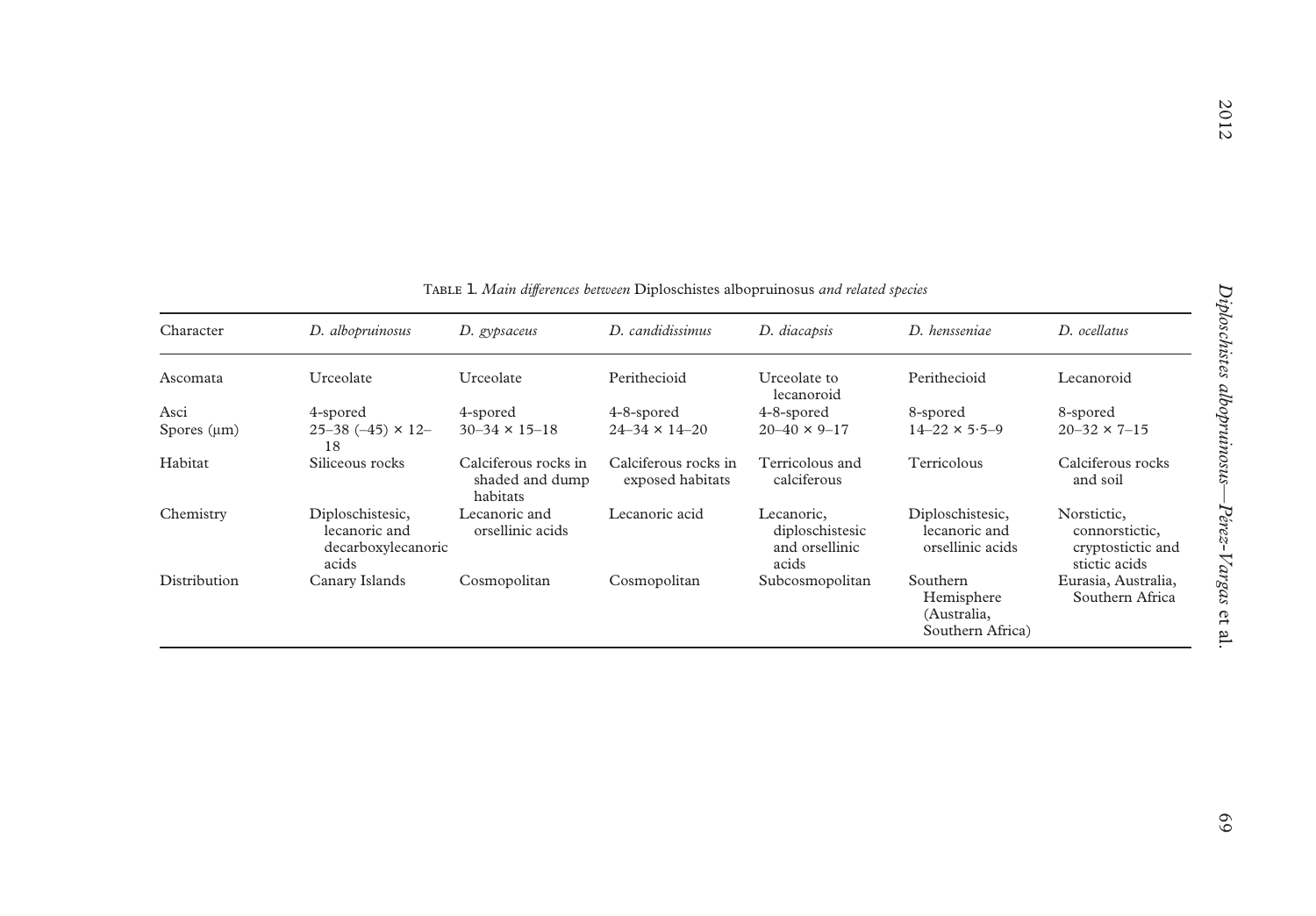*Etymology*. The specific epithet *albopruinosus* refers to the whitish pruina covering the thallus.

*Habitat and distribution*. At present *D. albopruinosus* is known only from La Palma Island, where it grows on exposed siliceous rocks in a *Pinus canariensis* forest, between 1100 and 2000 m in the mountains of La Caldera de Taburiente National Park.

*Notes*. This new species is characterized by its saxicolous habit, whitish pruina, urceolate apothecia, ascospore size, and the presence of diploschistesic, lecanoric and decarboxylecanoric acids. It superficially resembles the cosmopolitan *D. gypsaceus* (Ach.) Zahlbr. That species, however, occurs on calcareous substrata in shaded and damp habitats (Lumbsch 1988; Fletcher & Hawksworth 2009). Also *D. albopruinosus* contains additional diploschistesic and decarboxylecanoric acids, substances not observed in *D. gypsaceus* which contains lecanoric acid as a major substance with orsellinic acid as an accessory. The presence of *D. gypsaceus* in the Canary Islands is very doubtful. Hernández-Padrón & Pérez-Vargas (2009) included this species in the Checklist of the Lichen Biota of the Canary Islands from La Palma, Tenerife and Gran Canaria Island. However, a review of these records has shown that all are based on misidentification, or incorrect interpretations of alternative names given to this species. The most recent, and the only recorded, specimen of *D. gypsaceus* is by Tavares (1952) but no information about locality, substratum or lichen characteristics was given. The record of *D. gypsaceus* in Hafellner (1995) is based on the paper by Tavares (*op. cit*.).

Other species of *Diploschistes* with whitish pruina include *D. candidissimus* (Kremp.) Zahlbr, *D. diacapsis* (Ach.) Lumbsch, *D. hensseniae* Lumbsch & Elix and *D. ocellatus* (Vill.) Norman (Table 1). *Diploschistes diacapsis* is a terricolous, calciferous species with 4–8 spored asci and with alternative chemistry (with additional orsellinic acid rather than decarboxylecanoric acid). *Diploschistes candidissimus* occurs on calciferous rocks in

exposed habitats and has perithecioid ascomata. *Diploschistes hensseniae* is a terricolous species with perithecioid ascomata and smaller ascospores up to 22 µm long (Lumbsch & Elix 1985). *Diploschistes ocellatus* is easily distinguished from *D. albopruinosus*, and from all other species in this genus, by its large lecanoroid ascomata and the presence of the norstictic acid chemosyndrome (Martín *et al.* 2003).

*Selected specimens examined*. **Canary Islands:** *La Palma*: La Caldera de Taburiente National Park: "El Riachuelo", UTM: 221302/317757, 1250 m alt., on rocks, xi 2001, *C. Hernández & P. L. Pérez de Paz* (TFC Lich: 5928, CANB); "Cauce del Barranco de Las Traves", UTM: 217050/ 318059, 1100 m alt., on rocks, iv 2000, *C. Hernández & P.L. Pérez de Paz* (TFC Lich: 2711); "Proximidades a la Fuente Nueva", UTM: 218993/ 318498, 2000 m alt., on rocks, *C. Hernández & P. L. Pérez de Paz* (TFC Lich: 7144, CANB).

#### **REFERENCES**

- Culberson, C. F. (1972) Improved conditions and new data for the identification of lichen products by a standardized thin-layer chromatographic method. *Journal of Chromatography* **72:** 113–125.
- Culberson, C. F. & Johnson, A. (1982) Substitution of methyl *tert*.-butyl ether for diethyl ether in the standardized thin-layer chromatographic method for lichen products. *Journal of Chromatography* **238:** 483–487.
- Culberson, C. F., Culberson, W. L. & Johnson, A. (1981) A standardized TLC analysis of ß-orcinol depsidones. *Bryologist* **84:** 16–29.
- Elix, J. A. & Ernst-Russell, K. D. (1993) *A Catalogue of Standardized Thin Layer Chromatographic Data and Biosynthetic Relationships for Lichen Substances* 2nd Edn. Canberra: Australian National University.
- Elix, J. A. & Schumm, F. (2003) New species and new records in the lichen family *Parmeliaceae* (Ascomycota) from Macaronesia. *Mycotaxon* **86:** 383–388.
- Fletcher, A. & Hawksworth, D. L. (2009) *Diploschistes*. In *The Lichens of Great Britain and Ireland* (C. W. Smith, A. Aptroot, B. J. Coppins, A. Fletcher, O. L. Gilbert, P. W. James & P. A. Wolseley, eds): 378–380. London: British Lichen Society.
- Giralt, M. & van den Boom, P. P. G. (2009). *Rinodina etayoi*, a new saxicolous species from the Canary Islands. *Lichenologist* **41:** 141–145.
- Guderley, R. & Lumbsch, H. T. (1996). The lichen genus *Diploschistes* in South Africa (*Thelotremataceae*). *Mycotaxon* **58:** 269–292.
- Hafellner, J. (1995) A new checklist of lichens and lichenicolous fungi of Insular Laurimacaronesia including a lichenological bibliography for the area. *Fritschiana* **5:** 1–132.
- Hernández Padrón, C. E. & I. Pérez-Vargas (2009) Lichenes, Lichenicolous Fungi. In *Lista de Especies*